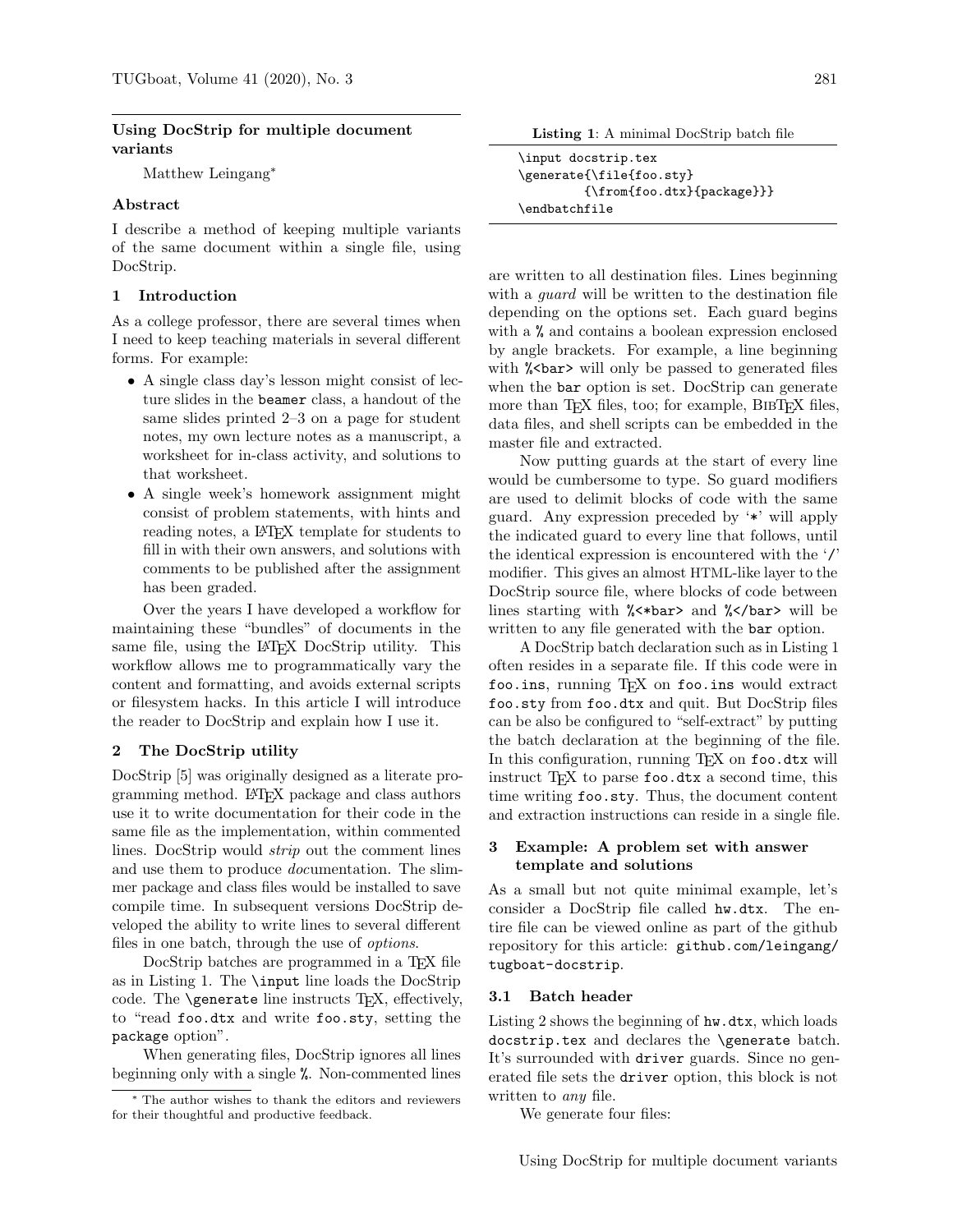| Listing 2: The header block of hw.dtx, declaring \generate batch |  |  |  |  |  |
|------------------------------------------------------------------|--|--|--|--|--|
|------------------------------------------------------------------|--|--|--|--|--|

```
1 %<*driver>
2 \input docstrip.tex
3 \askforoverwritefalse
4 \generate{
5 \file{\jobname.qns.tex}{\from{\jobname.dtx}{questions}}
6 \file{\jobname.ans.tex}{\from{\jobname.dtx}{questions,answers}}
7 \file{\jobname.sol.tex}{\from{\jobname.dtx}{questions,solutions}}
8 \file{\jobname.bib}{\from{\jobname.dtx}{bib}}
9 }
10 \endbatchfile
11 %</driver>
```
- hw.qns.tex, which sets the option questions. This document will be the prepared questions sheet for the instructor to distribute to the students.
- hw.ans.tex, which sets the options questions and answers. This file will be distributed to students as L<sup>AT</sup>FX source, so that they can fill in their answers without having to create their own file from scratch.
- hw.sol.tex, which sets the options questions and solutions. This can be published once the assignment is collected and graded.
- hw.bib, which only sets the bib option. This is a BibTEX file that can be included in any of the LATEX files. If the assignment needs to be copied with only a few changes, such as the year and the due date, only one file must be copied from the old directory to the new.

Lines 12–89 of hw.dtx are delimited with the <questions> guards and enclose an entire LATEX document from \documentclass{article} through to \end{document}. Lines 90 and onward (not shown in this article) are delimited with  $\langle \text{bib} \rangle$  and comprise the complete hw.bib file.

### 3.2 Using guards to conditionally include text

Listing [3](#page-2-0) (following page) shows an excerpt of hw.dtx that declares a question. Notice that the hint environment is surrounded by a guard with a compound boolean expression <!answers&!solutions>. The effect is that the hint is shown when the questions option is selected, but answers and solutions are not selected; that is, only in the hw.qns.tex file. The resulting block that is written to the questions file is shown in Listing [4.](#page-2-1)

Comment lines that begin with a single % are stripped from the input and do not get printed to any output file. But comment lines beginning with two % characters remain. So the comment on line 71 of hw.dtx is retained in the hw.ans.tex file (Listing [5\)](#page-3-0). It is a note to the student where to write their answer. Finally, the solution environment and subsequent commentary paragraph are written to the hw.sol.tex file (Listing [6\)](#page-3-1).

## 3.3 Using guards to conditionally define environments

The implementation of the environments question, answer, hint, and solutions have to be set up in the preambles of the generated LATEX files (or in packages used by them). But guards can be used in the preambles too. In this way, we can conditionally style the document.

For instance, I prefer that the question text be upright in the questions file and italicized in the answers/solutions file. This is accomplished in Listing [7.](#page-1-1) Line 34 is written to the answers and solutions file, and overrides line 33. The preamble of the questions file defines question under the definition theorem style, with bold header and upright body font. But in the answers and solutions file, the plain theorem style is in force, so question sets its body in italic.

<span id="page-1-1"></span>Listing 7: An excerpt of hw.dtx (lines 35–39) showing conditional styling of the question environment

| \usepackage{amsthm}                                    |
|--------------------------------------------------------|
| \usepackage{amssymb}                                   |
| \theoremstyle{definition}                              |
| % <answers solutions="">\theoremstyle{plain}</answers> |
| \newtheorem{question}{Question}                        |

### 3.4 Advanced tricks

If you look in the full hw.dtx file online, you'll see a few more automatic variations with DocStrip:

• The document title is specified in hw.qns.tex. In hw.ans.tex, the text 'Answers to ' is prepended to the title (using the \preto command from the etoolbox package). In hw.sol.tex, the phrase 'Solutions to ' is prepended. In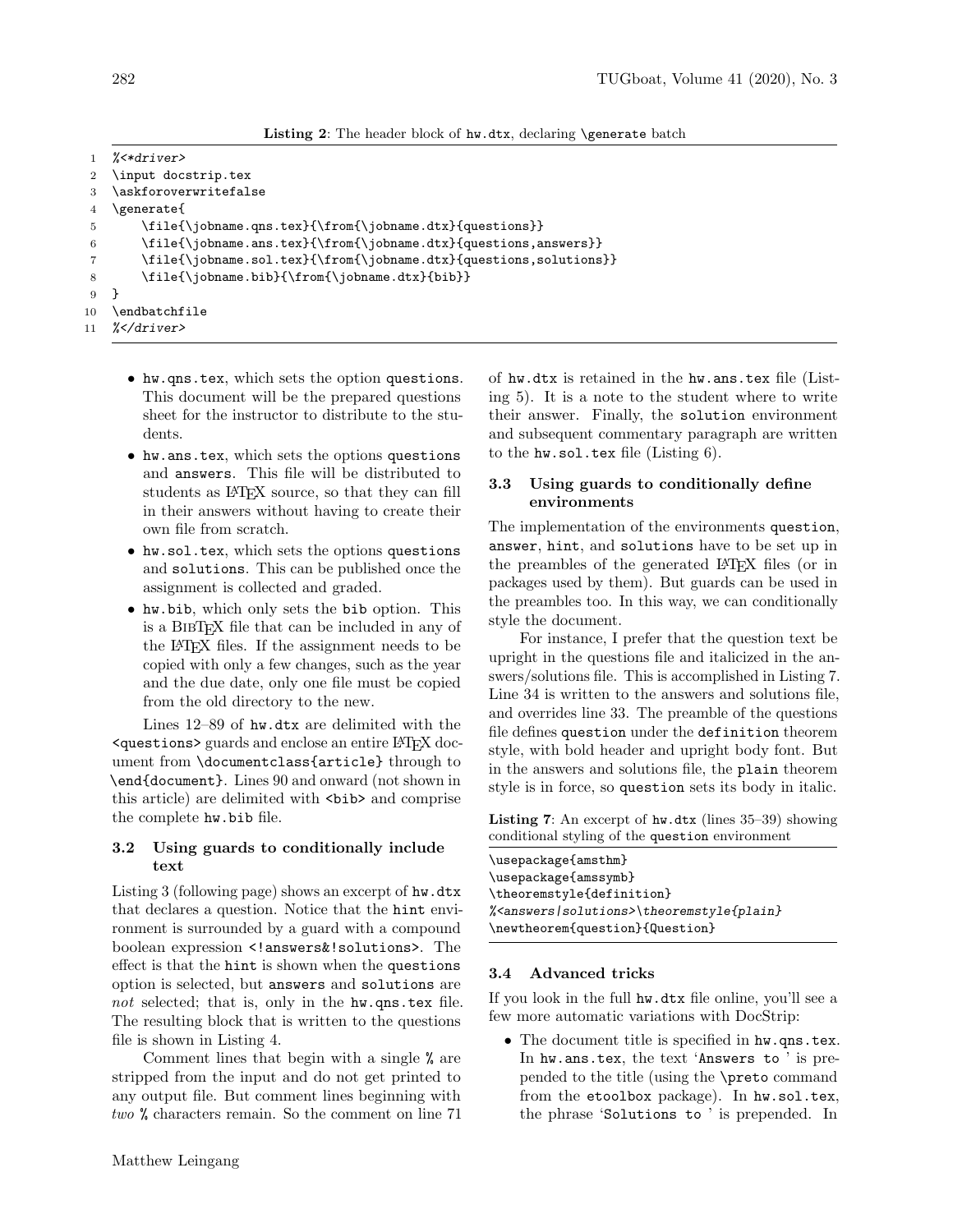Listing 3: An excerpt of hw.dtx declaring a question (the question is from [\[7\]](#page-4-1))

```
61 \begin{question}
62 \cite[Exercise 6.6]{Scheinerman}.
63 Disprove: if $p$ is prime, then $2^p-1$ is also prime.
64 \end{question}
65 %<*!answers&!solutions>
66 \begin{hint}
67 All you need is one counterexample. Guess and check, and be persistent.
68 \end{hint}
69 %</!answers&!solutions>
70 %<*answers>
71 %% Student: put your answer between the next two lines.
72 \begin{answer}
73 \end{answer}
74 %</answers>
75 %<*solutions>
76 \begin{solution}
77 Let p=11$. Then p$ is prime. But p^2 - 1 = 2^{11} - 1 = 2047 = 23 \times 89$.
78 So the statement is false.
79 \end{solution}
80 A prime number that is equal to $2^n-1$ for some $n$ is called a \emph{Mersenne
81 Prime}. Examples of Mersenne primes are $3 = 2^2 - 1$ and $127 = 2^7 - 1$. It is
82 unknown whether the number of Mersenne primes is finite!
83 %</solutions>
```
Listing 4: The generated block in hw.qns.tex

```
61 \begin{question}
62 \cite[Exercise 6.6]{Scheinerman}.
63 Disprove: if $p$ is prime, then $2^p-1$ is also prime.
64 \end{question}
65 \begin{hint}
66 All you need is one counterexample. Guess and check, and be persistent.
67 \end{hint}
```
this way, the original title only needs to be put in one place.

• The document author is set differently in the different document variants. In hw.qns.tex and hw.sol.tex, the author is the professor. In hw.ans.tex, the author is set to a generic student name, and \LaTeXWarning is used to remind the student to change the generic name to their own name.

### 4 Comparing alternatives

The problem of maintaining the sources for different, but closely related documents in the same file, and specifying which documents are to be typeset at the time of compilation, has been encountered by users before, for instance on the Stack Exchange network [\[1,](#page-4-2) [4,](#page-4-3) [6\]](#page-4-4). Let's consider some of the alternatives in the context of the example use case from Section [3.](#page-0-1)

#### 4.1 Separate files

In this strawman workflow, separate, nearly identical files are kept side-by-side. Any correction (to a problem, for instance) requires three files to be updated. Further, copying a question to another assignment requires copying from three different files to three different files. This setup is ripe for inconsistency and headache.

### 4.2 Option setting in pure  $(\mathbb{A})$ TEX

In this workflow, certain ( $L^2$ )TEX booleans are defined and set, and code is conditionally executed depending on those booleans. The booleans can be set by adding TEX code on the command line as optional arguments to the executable (e.g.,  $pdfater)$ ). Or, a shell file can be created which sets options, then inputs a common master file.

When options are set within the document, the \jobname is the same independent of the options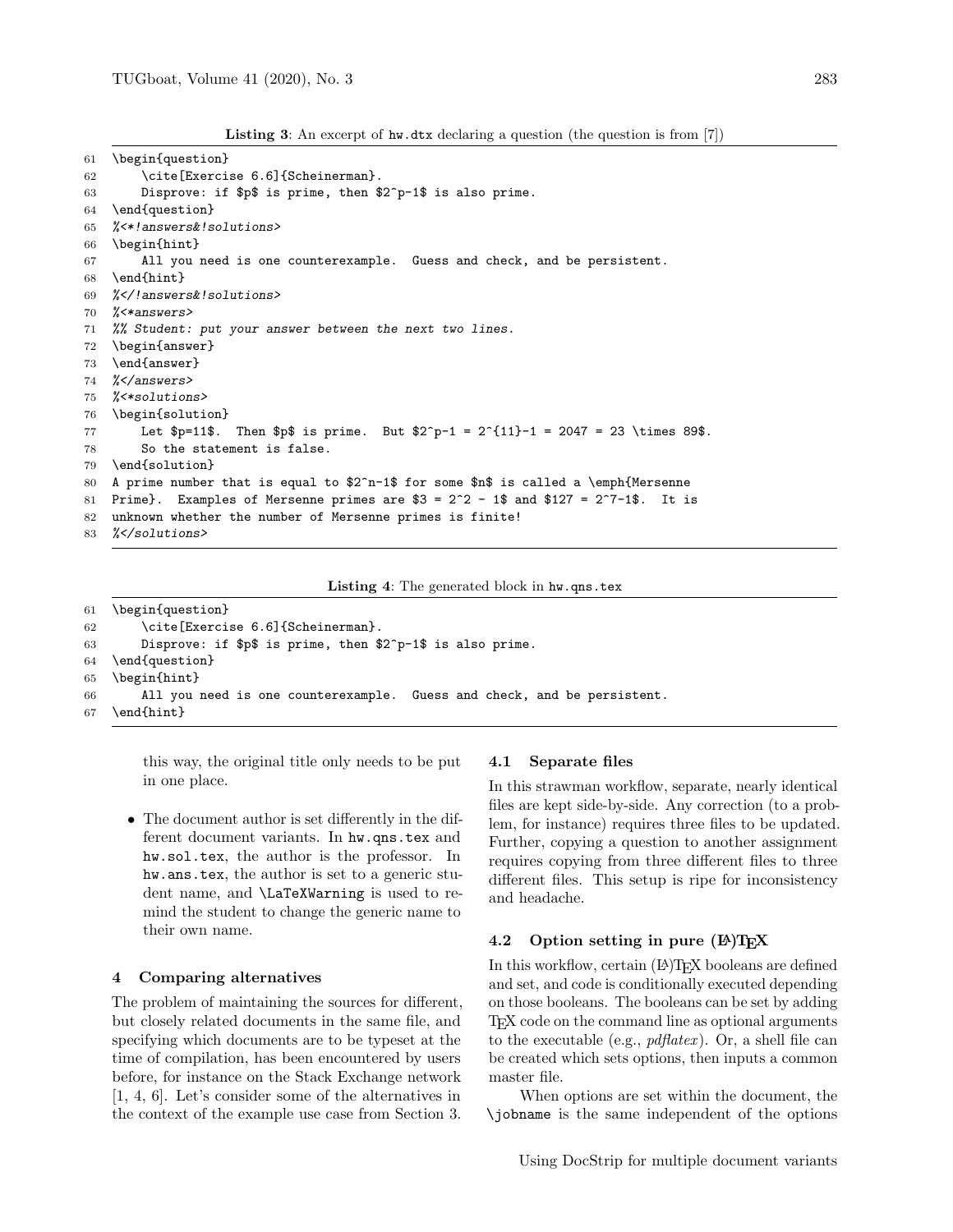```
50 \begin{question}
51 \cite[Exercise 6.6] {Scheinerman}.
52 Disprove: if $p$ is prime, then $2^p-1$ is also prime.
53 \end{question}
54 %% Student: put your answer between the next two lines.
55 \begin{answer}
56 \end{answer}
```

```
Listing 6: The generated block in hw.sol.tex
```

```
57 \begin{question}
58 \cite[Exercise 6.6]{Scheinerman}.
59 Disprove: if $p$ is prime, then $2^p-1$ is also prime.
60 \end{question}
61 \begin{solution}
62 Let p=11$. Then p$ is prime. But 2^p-1 = 2^{11}-1 = 2047 = 23 \times 89$.
63 So the statement is false.
64 \end{solution}
65 A prime number that is equal to 2^n-1 for some n is called a \emph{Mersenne
66 Prime}. Examples of Mersenne primes are $3 = 2^2 - 1$ and $127 = 2^7 - 1$. It is
67 unknown whether the number of Mersenne primes is finite!
```
set. In our homework example, this would mean the problems file and solutions file would both end up named hw.pdf. Not only does this mean that the problem set and solutions PDFs cannot inhabit the same directory at the same time, one can be mistaken for another. Imagine the poor professor distributing what he thought was the questions-only PDF, only to realize that he had instead shared all the solutions!

With shell files, the \jobname is different for each document variant, avoiding the possibility of such a mistake. The \jobname can also be set on the command line when invoking (LA)TEX. But either way, extra files are needed to support this workflow.

Also, in the context of a homework assignment, none of these methods allow the distribution of an answer template as a LAT<sub>F</sub>X source file. If the solutions are in the master T<sub>EX</sub> file, and conditionally typeset depending on options, they still remain the source.

#### 4.3 Symlinks

In this workflow, a single T<sub>E</sub>X file is created, and each variant document is a symbolic link (or symlink) to the original file with a different file name. The operating system treats a symlink to a file as a different name for that file. Editing one of these "files" affects the contents referenced by the file and all of its symlinks. But the \jobname is determined by the file name, so it can be tested in order to conditionally execute certain code.

This avoids the colliding output file issue of command-line arguments, and is more lightweight than shell files. A new variant just requires a new symlink. It has the same disadvantages of the masterplus-shell files workflow, though. Code cannot be stripped out of the master file for a template, only gobbled and discarded. Not every operating system and file system has this capability, either.

#### 4.4 Other preprocessors

DocStrip functions as a  $preprocessor$ —it converts one source file to another (or several others). There are other tools for this job, among them GPP and m4. Using another program requires installing, learning, and maintaining another program, whereas DocStrip is available wherever T<sub>FX</sub> is.

The DocStrip method described here is operating system independent. It is secure in that each document variant gets a distinct \jobname and output file name. It is lightweight in that only one DocStrip file needs to be created for every bundle of documents needed, and no programming other than T<sub>E</sub>X is necessary.

#### 4.5 Disadvantages of the DocStrip method

One drawback of this method is that it requires an extra T<sub>E</sub>X run. First, the DocStrip file is compiled, extracting the various TEX files. Then each of them must be compiled. A bit of programming can automate this process (as well as decide when certain